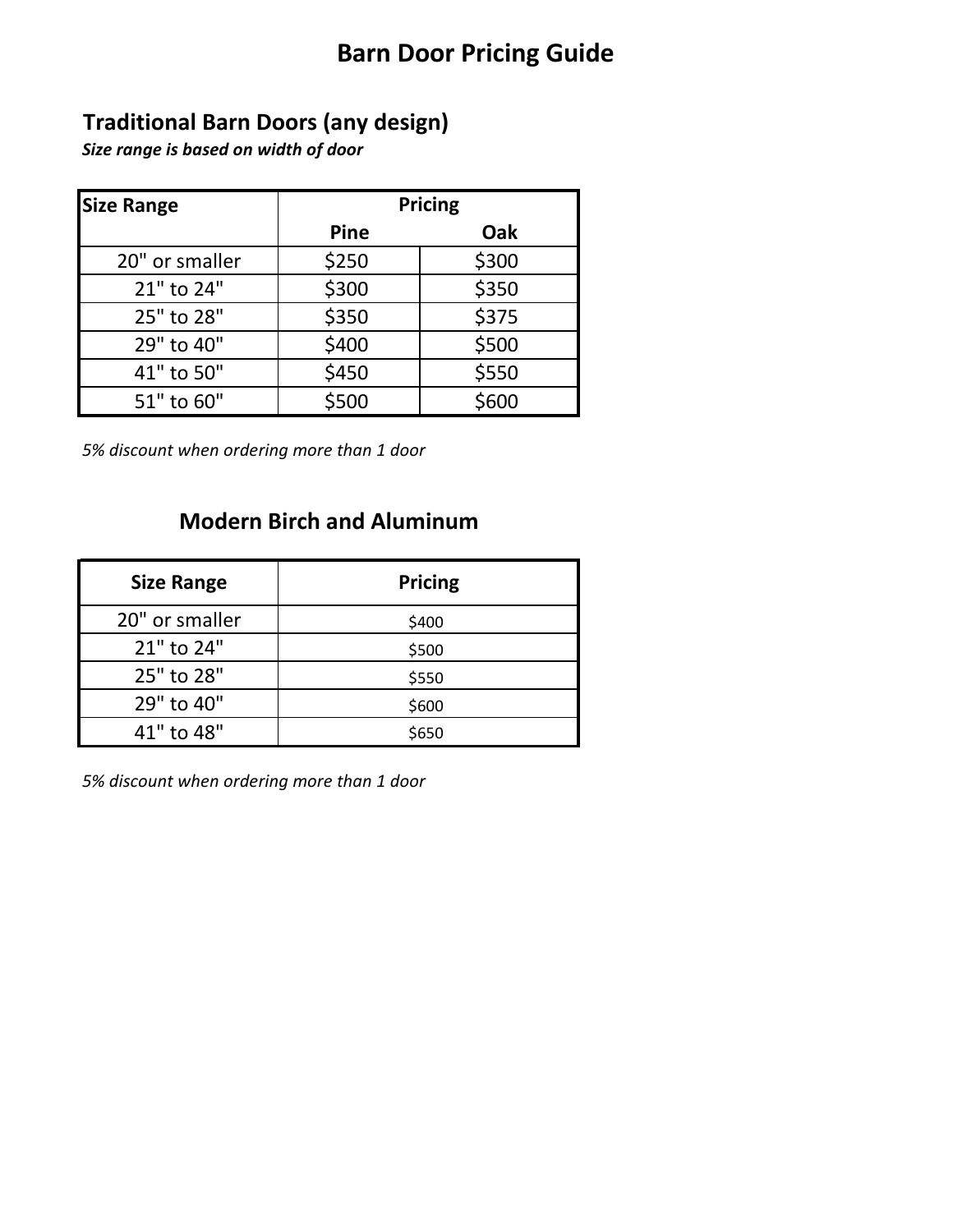## **Barn Door Pricing Guide**

#### **Horizontal Inset Planks**

| <b>Size Range</b> | <b>Pricing</b> |       |
|-------------------|----------------|-------|
|                   | Pine           | Oak   |
| 20" or smaller    | \$300          | \$350 |
| 21" to 24"        | \$350          | \$400 |
| 25" to 28"        | \$400          | \$450 |
| 29" to 40"        | \$500          | \$550 |
| 41" to 50"        | \$600          | \$650 |
| 51" to 60"        | \$650          | \$700 |

*5% discount when ordering more than 1 door*

## **Vertical Plank w/ Metal**

| <b>Size Range</b> | <b>Pricing</b> |       |
|-------------------|----------------|-------|
|                   | Pine           | Oak   |
| 20" or smaller    | \$300          | \$350 |
| 21" to 24"        | \$350          | \$400 |
| 25" to 28"        | \$400          | \$450 |
| 29" to 40"        | \$500          | \$550 |
| 41" to 50"        | \$600          | \$650 |
| 51" to 60"        | \$650          | \$700 |

*Choice of metal finish no additional charge 5% discount when ordering more than 1 door*